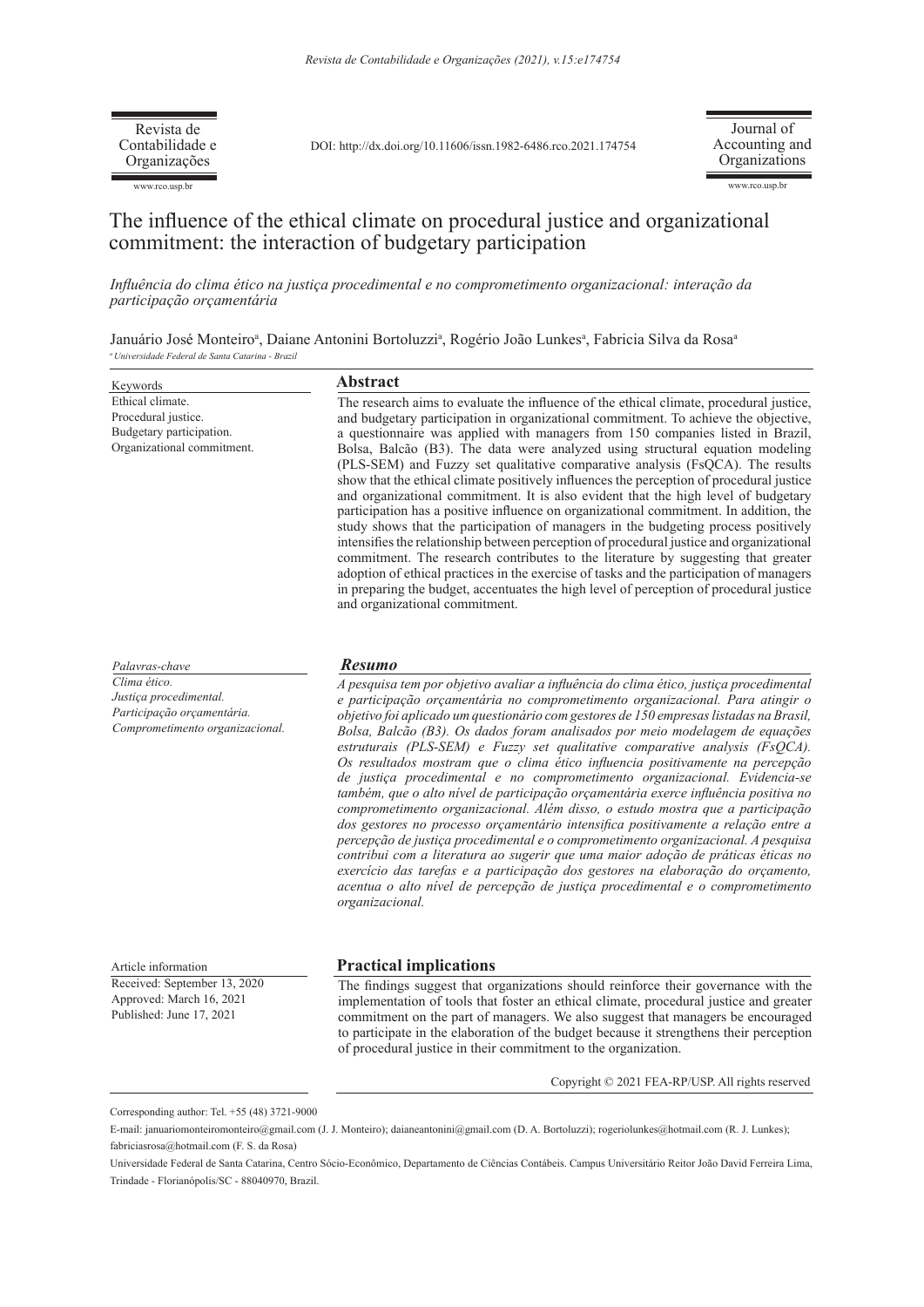#### **1 INTRODUCTION**

The organizational commitment of employees is fundamental to the achieving of company objectives. It is an emotional attachment that enables employees to commit themselves to the organization's values (Geisler, 2019), and has positive effects such as better performance, greater satisfaction, and lower turnover (Schwepker, 2001). Dedicated employees tend to have greater work satisfaction and, as a result, greater productivity. Studies have already demonstrated that greater organizational commitment may be related to a good ethical climate (Schwepker, 2001; Martin & Cullen, 2006) and participation in the company budget (Parker & Kyj, 2006; Chong & Johnson, 2007; Kohlmeyer et al., 2014).

Over the past few decades, researchers have become increasingly interested in understanding ethical issues in the work environment (Schwepker, 2001; Neubert et al., 2009; Shin et al., 2015; Goebel & Weißenberger, 2017; Mulki & Lassk, 2019). This is because the ethical climate is related to an organization's procedures, policies and practices (Naumann & Bennett, 2000; Martin & Cullen, 2006) translated into actions and decisions which can positively affect procedural justice and organizational commitment (Martin & Cullen, 2006; Luria & Yagil, 2008; Shin et al., 2015). Procedural justice assumes the organization's impartiality within the context of decisionmaking procedures (Luria & Yagil, 2008), and an organizational commitment to the congruence of individual and organizational interests (Meyer & Allen, 1991).

Along the same lines, the literature concerning managerial control suggests that participation in the budgetary process offers various benefits to the organization (Nouri & Parker, 1998; Lavarda & Almeida, 2013; Zonatto; Weber & Nascimento, 2019; Lunardi, Zonatto, & Nascimento, 2020; Rengel et al., 2020), among which stand out an increase in procedural justice and organizational commitment (Lau & Tan, 2006; Parker & Kyj, 2006; Chong & Johnson, 2007; Kohlmeyer et al., 2014; Rengel et al., 2020), and greater communication between the entities of the hierarchy (Chong, Eggleton & Leong, 2005; Lunardi, Zonatto, & Nascimento, 2020). Thus, it is argued that budgetary participation can increase managerial commitment by involving these individuals in budgetary decisions (Subramaniam et al., 2002). In participating in budgetary decisions, managers commit themselves to achieve organizational goals (Isgiyarta et al., 2019). Budgetary participation improves performance through an increase in organizational commitment (Mohd & Othman, 2012; Isgiyarta et al., 2019).

Even though there are indications of a relationship between an ethical climate, procedural justice, budgetary participation, and organizational commitment (Luria and Yagil, 2008; Özer & Yılmaz, 2011; Mohd & Othman, 2012; Shin et al., 2015), little is known about how these relationships occur in a symmetric manner, or how they combine based on an asymmetric approach. The literature points out that studies which seek to understand the role of ethics in the work environment are complex (ex.: Shin et al., 2015; Goebel & Weißenberger, 2017), and their effect on the behavior of managers and the organization are unclear. Studies suggest the need for more research which relates budgetary participation with other variables (Shields & Shields, 1998; Chong & Johnson, 2007; Lavarda & Almeida, 2013; Lunardi, Zonatto, & Nascimento, 2020). There have been findings that organizational commitment is a consequence of budgetary participation, but how this relationship occurs remains unclear (Parker & Kyj, 2006; Chong & Johnson, 2007).

Thus, this study seeks to broaden our knowledge of the interface between the ethical climate, procedural justice, and budgetary participation as antecedents of organizational commitment. Moreover, there is also a gap in studies that show the effect of the interaction of budgetary participation and procedural justice on organizational commitment. Thus, this study asks: What is the influence of the ethical climate, procedural justice, and budgetary participation on organizational commitment?

This study offers contributions to this field in terms of theory and practice. First, it provides evidence that the ethical climate is indispensable for organizations which seek to encourage greater commitment on the part of their managers (Schwepker, 2001; Martin & Cullen, 2006). Thus, it has been suggested that managers apply ethical, policy and guideline codes so that employees will consider their decisions just. Second, it broadens the understanding of the interface between the ethical climate and procedural justice, suggesting that a greater adoption of ethical practices in the performance of tasks accentuates the perceived level of procedural justice.

Third, this study suggests that budgetary participation is fundamental to encouraging managerial commitment to an organization. In this way, it contributes to the flow of studies which point to organizational commitment as a consequence of budgetary participation (Parker & Kyj, 2006; Chong & Johnson, 2007). This study builds on previous works (Lavarda & Almeida, 2013; Lunardi, Zonatto, & Nascimento, 2020; Monteiro et al., 2020) by demonstrating that managerial participation in the budgetary elaboration process intensifies the relationship between procedural justice and organizational commitment. This is because the perception of procedural justice encompasses participation in the budgetary elaboration process, the discussion of performance measures, and the establishment of goals. Thus, greater managerial participation in the budgetary preparation process is suggested.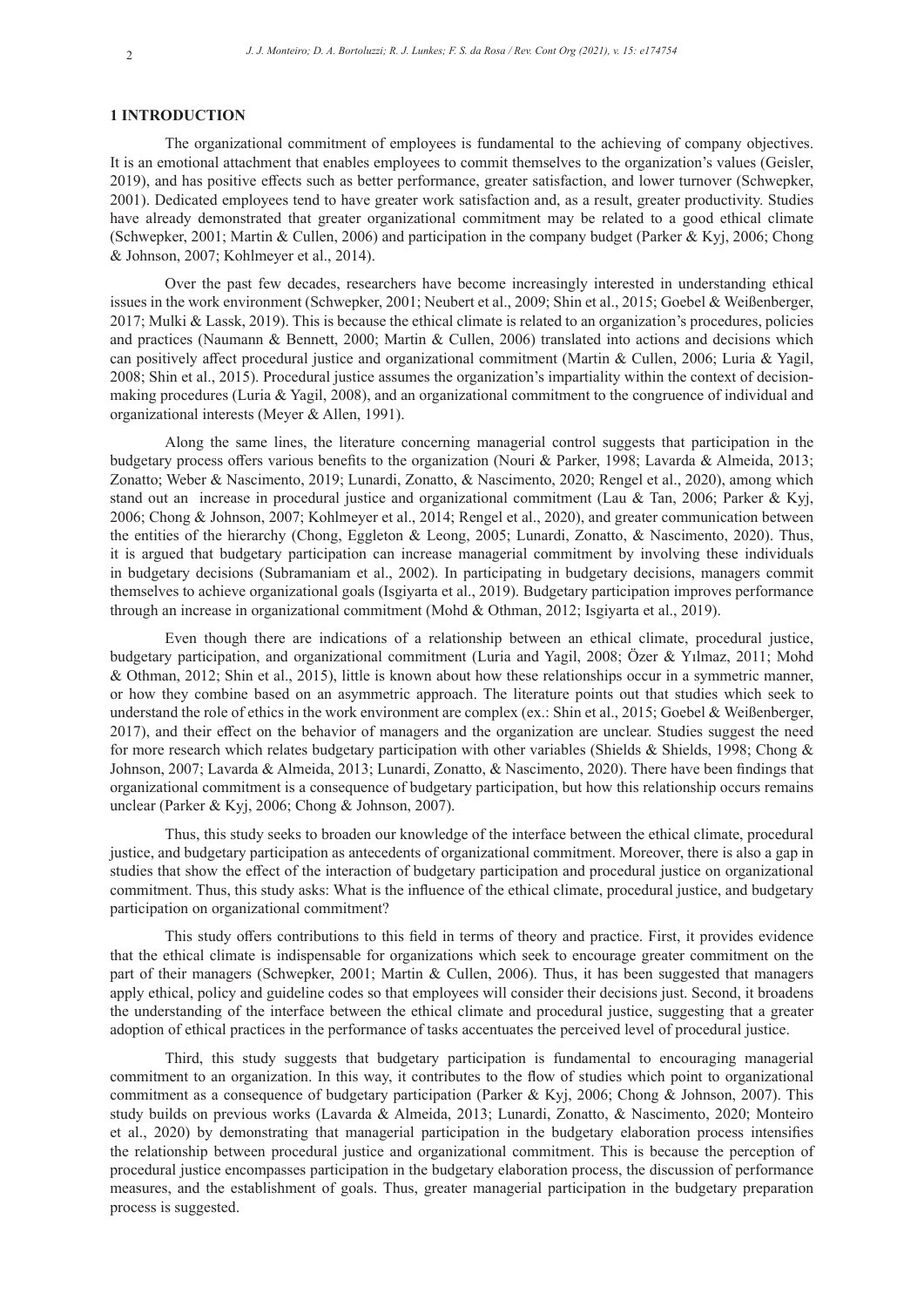In order for organizations to achieve success in their operations, in addition to an ethical climate, they need to encourage their managers to participate in the decisions related to the allocation of resources and the coordination of units which are inherent in the budgetary system. Using an asymmetric approach, this study suggests that the combination of an ethical climate, procedural justice and budgetary participation lead to a high level of organizational commitment on the part of managers.

# **2 THEORETICAL BACKGROUND AND THE DEVELOPMENT OF THE HYPOTHESES**

#### **2.1 Ethical climate and procedural justice**

The ethical climate represents a work situation which demonstrates the moral climate and the ethical standards practiced by an organization (Mulki & Lassk, 2019). Various types of climate are related to various forms of behavior among employees, such as, for example, a climate based on principles which are associated with ethical behavior, while an egocentric climate is associated with self-interest (Haldorai et al., 2020). Thus, an ethical climate consists of perceptions of trust, responsibility, and moral standards (Luria & Yagil, 2008), which determine the criteria which members use to understand and resolve organizational situations (Martin & Cullen, 2006). Through this process, organizational values are translated into actions that later are reflected in the results of work (Martin & Cullen, 2006; Luria & Yagil, 2008).

An organization's ethical climate fosters a climate in which judgements and actions related to tasks are based on the rules of justice. In other words, when employees perceive a high level of ethics, they tend to emphasize procedural justice and transparency in the making of decisions (Naumann & Bennett, 2000). Procedural justice refers to perceived justice in the decisions taken by an organization (Luria & Yagil, 2008). Decisions considered to be just are characterized by formal decision making which is representative, consistent, impartial, precise and may be appealed (Luria & Yagil, 2008).

Previous studies have indicated that the perception of an ethical climate has a positive effect on work satisfaction (Martin & Cullen, 2006, Naiyananont & Smuthranond, 2017) and the significance of work as perceived by employees, and as a result, this reduces turnover (Mulki & Lassk, 2019). In addition, the perception of an ethical climate also influences organizational commitment and the psychological well-being of employees (Martin & Cullen, 2006). An ethical climate also has a positive effect on the perception of procedural justice (Luria & Yagil, 2008; Özer & Yılmaz, 2011; Shin et al., 2015). This is because morality and ethical principles endorsed and followed by an organization's employees can affect shared perceptions in regard to the company's procedural justice (Shin et al., 2015). Thus, an organization's employees tend to perceive decision making processes as just when they consider that activities are performed based on moral and ethical principles (Shin et al., 2015). Given this, we would like to postulate the following hypothesis:

**H<sub>1</sub>**: A more ethical climate is positively related to an increase in procedural justice.

# **2.2 Ethical climate and organizational commitment**

Organizational commitment refers to the extent to which individuals identify with and are involved in an organization. Thus, it can be defined as emotional attachment based on the individual's personal values and those of the organization (Geisler, 2019). Employees who are dedicated to an organization tend to identify with its goals and objectives and intend to remain employed there (Aguiar-Quintana et al., 2020). Martin and Cullen (2006) explain that employee commitment to an organization consists of three elements: (i) support for the organization's mission and purpose, (ii) a willingness to sacrifice oneself to support the organization's mission and purpose, and (iii) interest in remaining a member of the organization.

Within this context, low levels of organizational commitment can be dysfunctional for the individual as well as the organization, while high levels can have positive effects such as better performance, greater satisfaction and less turnover (Schwepker, 2001). Previous studies have pointed out that organizational commitment is positively influenced by ethics, organizational support (Medeiros, 2003), engagement at work (Hakanen, 2008), organizational justice and work satisfaction (López-Cabarcos et al., 2015), budgetary participation (Kohlmeyer et al., 2014) and the ethical climate (Schwepker, 2001; Martin & Cullen, 2006).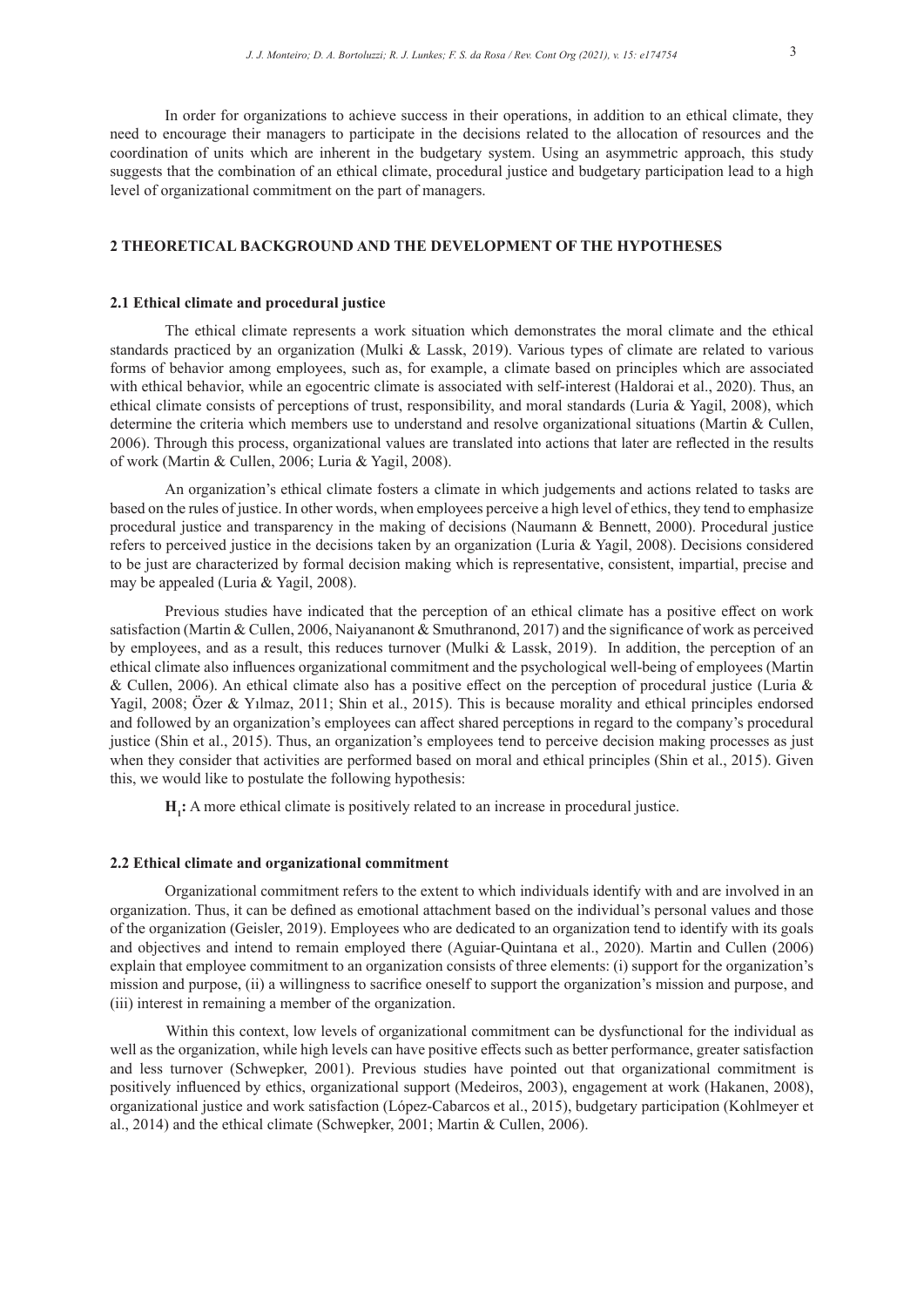Evidence indicates that elements of this climate in an organization are significantly related to organizational commitment. Hayati and Caniago (2012) reveal that the perception of an ethical climate positively influences the intrinsic motivation, work satisfaction, organizational commitment, and work performance of employees. In the same way, Schwepker (2001) has verified that the creation of an ethical climate, through the application of a code of ethics, policies, and guidelines, positively influences organizational commitment. Therefore, employees who perceive an ethical climate in an organization tend to have greater organizational commitment. Bearing this evidence in mind, we propose the following research hypothesis:

**H<sub>2</sub>**: A more ethical climate is positively related to an increase in organizational commitment.

# **2.3 Budgetary participation and organizational commitment**

The managerial control literature demonstrates that the budget has various purposes, among which its influence on the behavior of individuals stands out (Shields & Shields, 1998; Covaleski et al., 2003; Chong, Eggleon & Leong, 2006; Zonatto, Weber & Nascimento, 2019). Thus, budgetary participation assists the ascent of behavior that is in line with the organization's objectives (Covaleski et al., 2003; Chong, Eggleon & Leong, 2006; Zonatto, Weber & Nascimento, 2019). The involvement of managers in the determination of the organizational budget signifies participation in the elaboration of the budget (Subramaniam et al., 2002). Budgetary participation makes an exchange of information between managers and their subordinates possible, which helps decision making and instigates a permanent dialogue (Chong, Eggleton & Leong, 2005; Agbejule & Saarikoski, 2006; Lunardi, Zonatto & Nascimento, 2020).

Allowing subordinates to participate in the budgetary process increases the sharing of information which results in more precise budgets (Nouri & Parker, 1998). The objectives which are planned and approved with the participation and consent of individuals lead to a greater internalization of the company's goals and increases the sense of personal responsibility in achieving them through engagement in the budgetary process (Isgiyarta et al., 2019). To accomplish this, the budget encompasses the planning and control processes for which managers define organizational goals, and it is also considered a relevant variable in improving work related results such as organizational commitment (Subramaniam et al., 2002).

Nouri and Parker (1998) have verified that budgetary participation leads to a very appropriate budget which, in turn, increases work performance in a direct and indirect manner through organizational commitment. Brownell (2015) shows that employee participation in an organization's budget process increases work satisfaction and, as a result, organizational performance. Subramaniam et al. (2002) point out that the organizational commitment of managers can be improved through the incentive of budgetary participation. Chong and Johnson (2007) found a positive association between budgetary participation and commitment, especially budgetary goals. In the same manner, Mohd and Othman (2012) point out that budgetary participation has a significant effect on managerial performance, increasing organizational commitment. Isgiyarta et al. (2019) also verify that there is a positive effect on organizational commitment from budgetary participation. This evidence suggests that high levels of participation in the preparation of the budget can result in great managerial commitment to an organization. Thus, we will propose the following hypothesis:

**H3 :** A high level of budgetary participation is positively related to organizational commitment.

# **2.4 Procedural justice, budgetary participation, and organizational commitment**

Organizational commitment is derived from a satisfactory relationship between an organization and its members and perceived justice in the eyes of the members in terms of the organization's posture (Jang et al., 2019). Thus, individuals are satisfied with an organization when they perceive that remuneration, participation and opportunities are supplied in an appropriate manner (McFarlin & Sweeny, 1992; Jang et al., 2019). When individuals do not perceive that decision making processes are just, that is, based on moral and ethical principles (Shin et al., 2015), they get a negative perception of the organization and become passive (Jang et al., 2019). Thus, when the organization's members do not participate in the budgetary planning process, they tend to feel less committed to the company (Subramaniam et al., 2002; Isgiyarta et al., 2019).

Given this, it may be argued that the combination of budgetary participation and procedural justice should intensify the employees' commitment to the organization. Previous studies such as Jang et al. (2019) have demonstrated that strategies related to procedural justice are necessary to increase organizational commitment. Ridaryanto (2020) has verified that perceptions of procedural justice tend to encourage greater commitment on the part of individuals.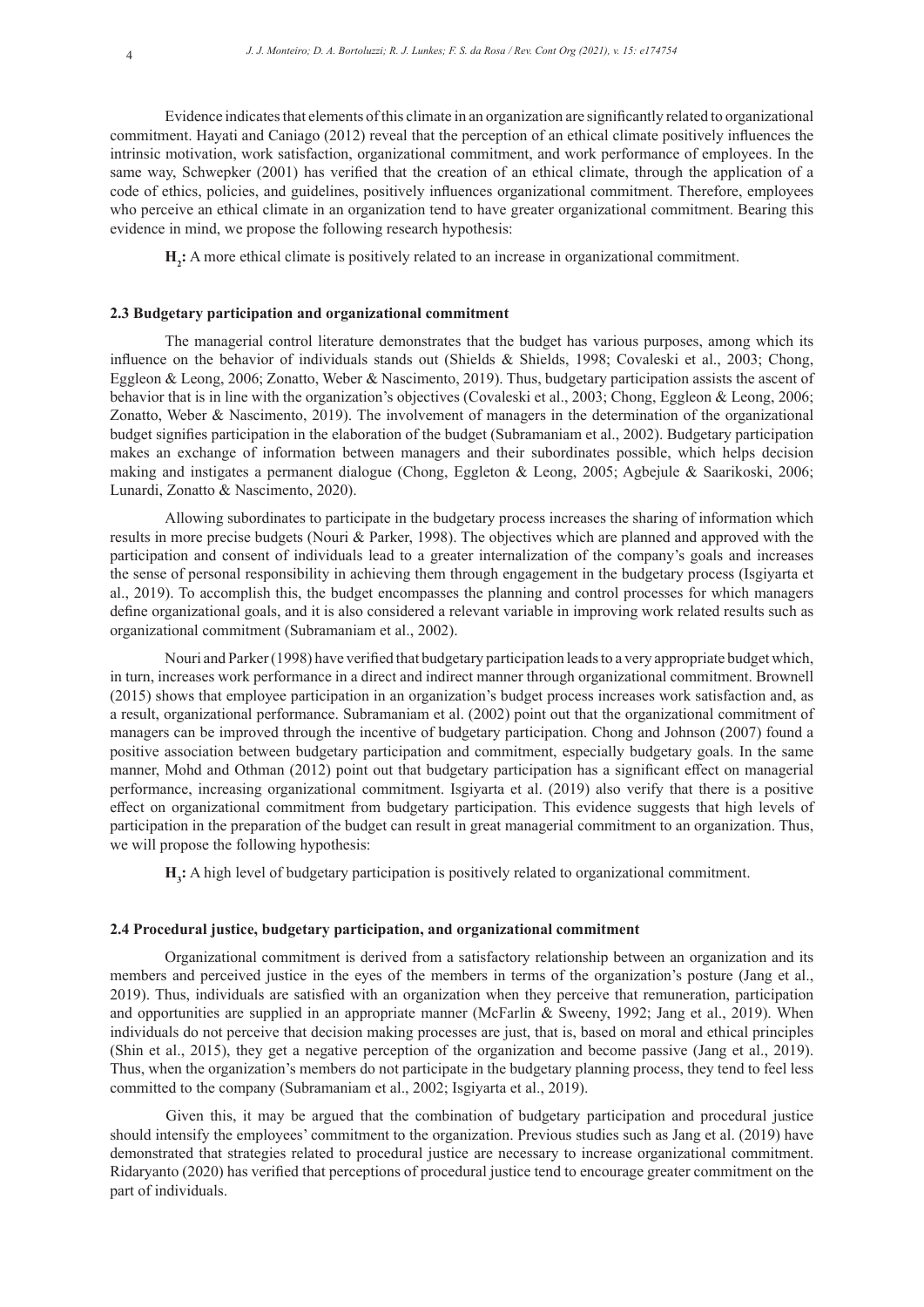Studies by Nouri and Parker (1998), Subramaniam et al. (2002) and Mohd and Othman (2012) have pointed out that budgetary participation has a positive effect on organizational commitment. Other studies, meanwhile, suggest that budgetary participation can make a greater perception of impartiality in organizational processes viable (McFarlin & Sweeny, 1992; Lau & Tan, 2006). In this manner, it is expected that budgetary participation interacts with procedural justice, increasing the commitment of the organization's managers. This indicates that a great perception of procedural justice does not necessarily lead to an increase in commitment if the managers do not actively participate in the budget preparation. This is because for the individuals within the hierarchy, the sense of procedural justice comes from their participation in the budgetary process, the discussion of performance measures and the establishment of goals. Given these arguments, we propose the following hypothesis:

**H4 :** The interaction between procedural justice and budgetary participation is positively related to organizational commitment.

Now that we have presented the study's hypotheses, we present the theoretical research model for the paths represented by these hypotheses in Figure 1.



Source: elaborated by the authors. **Figure 1.** Theoretical model

#### **3 METHODOLOGICAL PROCEDURES**

## **3.1 Data collection and the elaboration of the research instrument**

The data was collected through a survey of large companies listed on the Brazilian stock market (Brasil, Bolsa, Balção-B3). In the B3 category, 423 active companies were selected for the study sample.

For the data collection, we applied a survey based on the ethical climate (Qualls & Puto, 1989; Schwepker, Ferrell & Ingram, 1997; Schwepker, 2001), budgetary participation (Milani, 1975), procedural justice (Niehoff & Moorman, 1993) and organizational commitment (Allen & Meyer, 1990; Zettler, Friedrich & Hilbig, 2011) literature. The survey was validated with graduate students in Management to confirm the clarity of the research instrument.

The pre-test was conducted with management professionals who work at companies which were not part of the sample. A marketing company that specializes in academic studies was hired to apply the survey. This firm called the companies listed on the B3 asking that an upper-level or mid-level manager participate in the survey, specifically CEOs, directors, managers, coordinators, and supervisors. Once the invitation was accepted, we sent a link with an objective presentation of the study and the survey.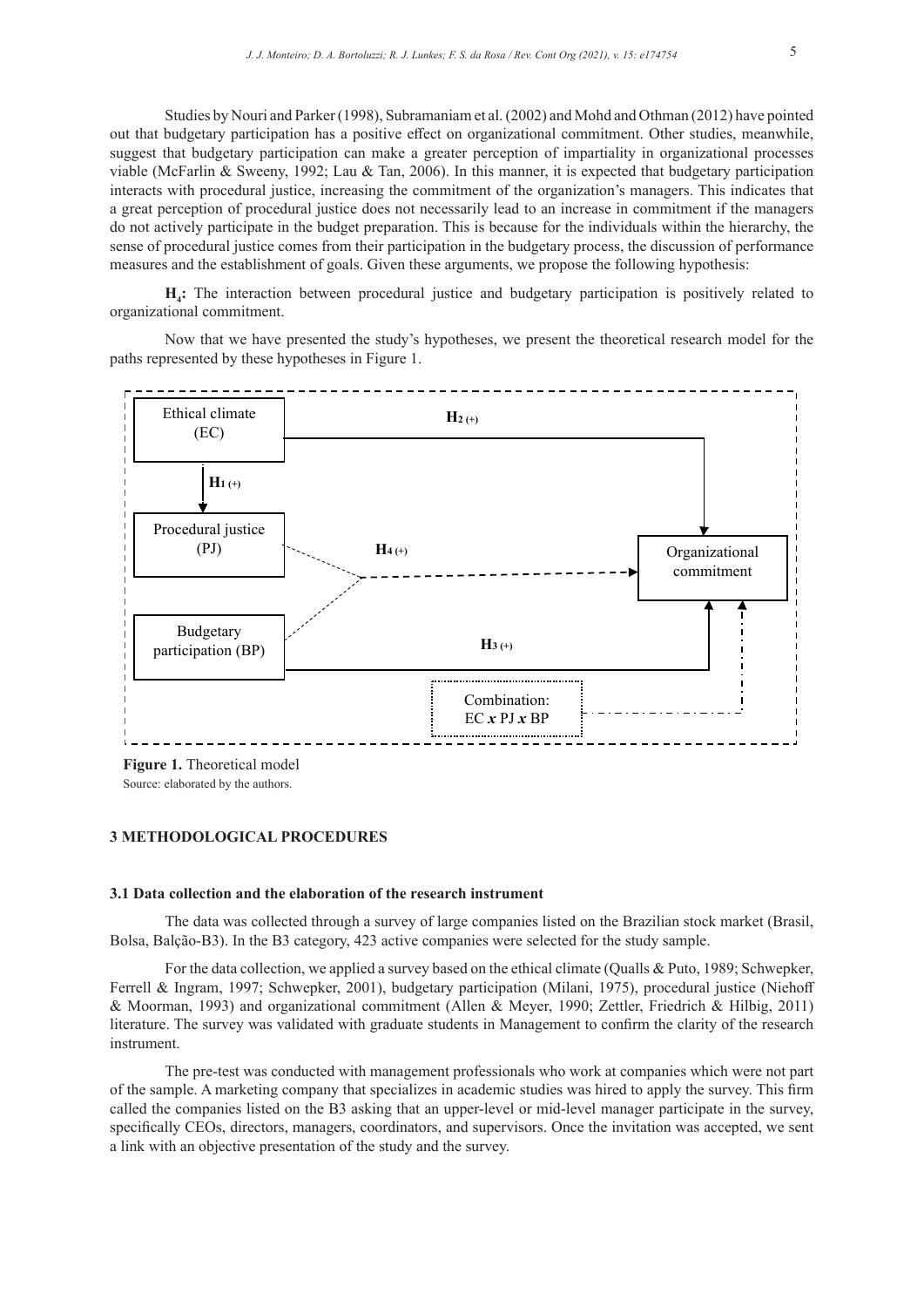The data collection period was May and June 2020. We obtained 150 valid responses from companies in the following sectors: industrial goods, communications, cyclical and non-cyclical consumption, basic materials, petroleum, gas and biofuels, health, information technology, and public utilities, which correspond to approximately 36% of the study's company population.

## **3.2 Measurement of the variables and the analysis procedures**

The variables were measured based on the ethical climate, budgetary participation, procedural justice, and organizational commitment literature. The ethical climate, procedural justice and organizational commitment questions were evaluated using a seven-point Likert scale (1-Very low to 7-Very high), and budgetary participation was measured on a seven-point Likert scale (1- Strongly disagree to 7-Strongly agree). The questions for each construct are described in Table 1.

| Ethical climate              | (i) The organization applies policies related to<br>ethical behaviour, (ii) unethical behaviour is not<br>tolerated, and (iii) the organization has formalized<br>the code of ethics.                                                                                                                                                                                     | Qualls and Puto (1989);<br>Schwepker, Ferrell and Ingram<br>$(1997)$ ; Schwepker $(2001)$ |
|------------------------------|---------------------------------------------------------------------------------------------------------------------------------------------------------------------------------------------------------------------------------------------------------------------------------------------------------------------------------------------------------------------------|-------------------------------------------------------------------------------------------|
| Procedural justice           | (i) Work-related management decisions are<br>clarified if requested (ii) work-related decisions<br>are applied to everyone (iii) employees' concerns<br>are heard (iv) accurate and complete work-related<br>information is collected (v) employees may contest<br>or appeal work-related decisions (vi) Work-related<br>decisions are made impartially.                  | Moorman (1991);<br>Niehoff and Moorman (1993)                                             |
| Budgetary participation      | (i) Involvement in the preparation of the unit's<br>budget (ii) provision of information about the<br>unit's budget (iii) autonomy to express an opinion<br>during the preparation of the budget (iv) a great<br>influence on the unit's budget (v) great contribution<br>to the budget (vi) exchange of information with the<br>supervisor on the budget being prepared. | Milani (1975)                                                                             |
| Organizational<br>commitment | (i) I wish to spend the rest of my career in this<br>organization. (ii) pride in being part of the<br>organization (iii) the organization has personal<br>meaning for the manager (iv) personal values<br>congruent to those held by the organization (v)<br>emotionally attached to the organization (vi) Sense<br>of belonging to the organization.                     | Allen and Meyer (1990);<br>Zettler, Friedrich and Hilbig (2011)                           |
| Control variable             | Gender; manager's age and position; size                                                                                                                                                                                                                                                                                                                                  | Gomez-Conde et al. (2019)                                                                 |

|  |  | Table 1. Constructs of the study |  |  |
|--|--|----------------------------------|--|--|
|--|--|----------------------------------|--|--|

Source: elaborated by the authors.

The data analysis was performed using structural equation modeling based on Partial Least Squares (PLS). This method is recommended due to the fact that this study analyzes the path relationships of a complex structural model with a relatively small sample which does not require normality in the data distribution (Hair Jr. et al., 2017).

To evaluate the combinations which determine organizational commitment, the fuzzy set Qualitative Comparative Analysis (fsQCA) technique was used. This covers the calibration steps and necessary and sufficient conditions (Ragin, 2009). The fsQCA is appropriate for our research objective given its complementary power in structural equation modeling (Kaya et al., 2020). It has also recently been adopted with more and more frequency in business studies (Kaya et al., 2020; Lunkes et al., 2020).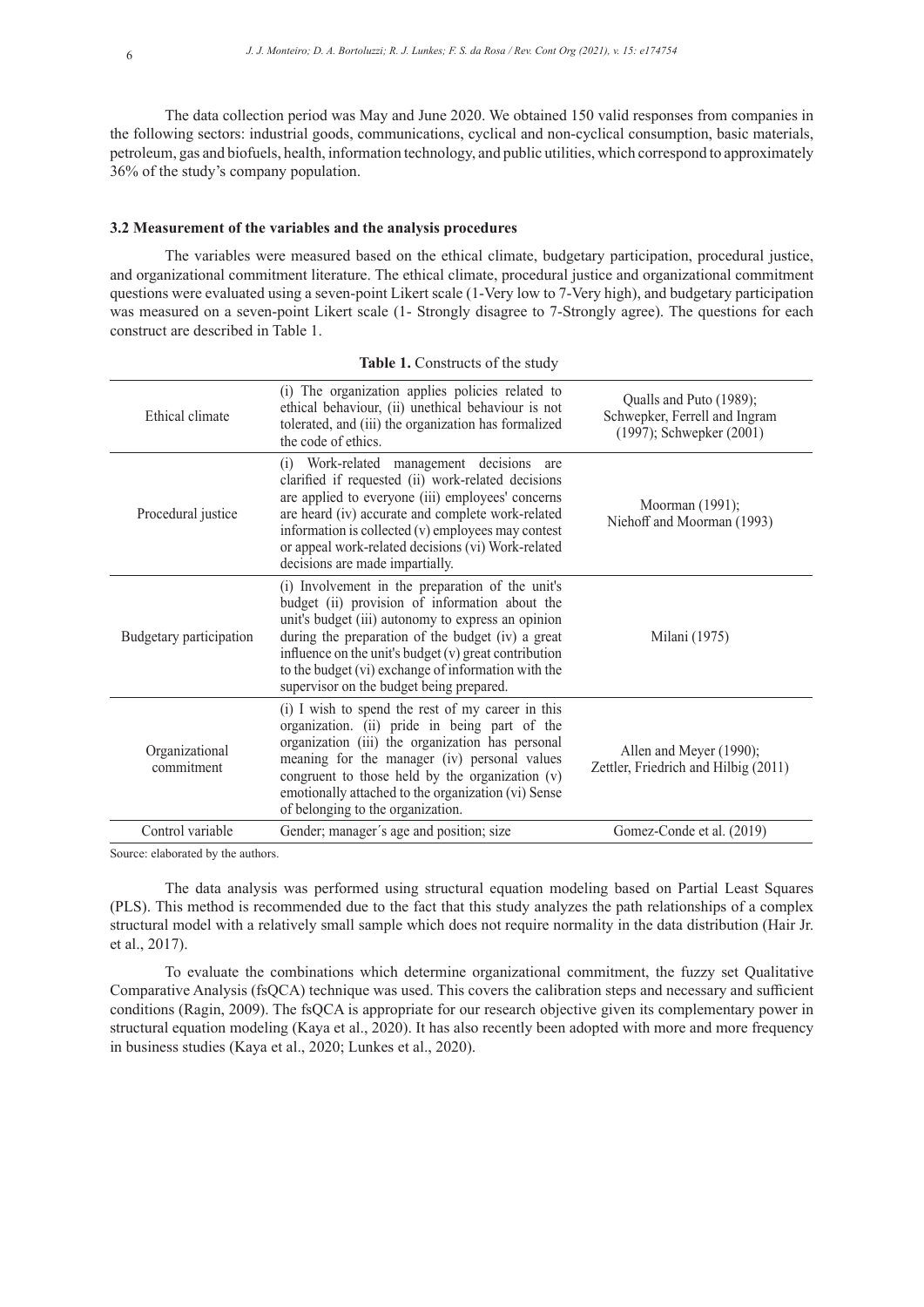# **4 ANALYSIS OF THE RESULTS**

#### **4.1 Measurement model**

To evaluate our measurement model, we performed the PLS algorithm technique. In this step we verify the validity of the constructs. Table 2 presents the results of the research measurement model.

| Table 2. Measurement model<br>Panel A-Reliability and convergent validity |          |              |          |       |  |
|---------------------------------------------------------------------------|----------|--------------|----------|-------|--|
|                                                                           |          |              |          |       |  |
| Organizational commitment                                                 | 0.708    | 0.459        | 1.187    | 0.174 |  |
| Ethical climate                                                           | 0.856    | 0.749        |          |       |  |
| Budgetary participation                                                   | 0.903    | 0.651        |          |       |  |
| Procedural justice                                                        | 0.795    | 0.585        | 1.129    | 0.142 |  |
| <b>Panel B- Discriminant validity</b>                                     |          |              |          |       |  |
| <b>Construct</b>                                                          |          | $\mathbf{2}$ | 3        | 4     |  |
| 1. Organizational commitment                                              | 0.678    | 0.276        | 0.415    | 0.263 |  |
| 2. Ethical climate                                                        | 0.143    | 0.866        | 0.117    | 0.435 |  |
| 3. Budgetary participation                                                | 0.305    | $-0.012$     | 0.807    | 0.133 |  |
| 4. Procedural justice                                                     | $-0.115$ | 0.32         | $-0.023$ | 0.765 |  |

Source: elaborated by the authors.

Note: Composite Reliability (CR); Average Variance Extracted (AVE); Variance Inflation Factor (VIF) <5,00. In painel B there are Fornell-Larcker criteria and Otherwise Heterotrait-Monotrait ratio (HTMT). Q<sup>2</sup>= Organizational commitment (0,039); Procedural justice (0,052). SRMR= 0,078.

It may be perceived that the presented constructs have composite reliability above the 0.70 threshold (Hair Jr et al., 2017). Budgetary participation stands out as having the greatest reliability. In terms of validity, it may be perceived that the constructs presented an AVE above 0.50, with the exception of organizational commitment which presented an AVE of 0.46, however it remained in the model due to the importance of the items, as suggested by Hair Jr et al. (2017). The Fornell-Larcker criterion and the HTMT were used to reaffirm viability, as suggested by Hair Jr et al. (2017). Thus, convergent and discriminant validity were confirmed. The VIF indicated that the model is free from multicollinearity and the SRMR suggests that the model has a good fit, and thus we can proceed to the structural model.

Other additional tests were performed to evaluate possible biases. The first was the Harman one-factor test for common method bias. We found that the cumulative variance of the first factor was 26.66%, which thus indicates an absence of this bias given that the value was less than 50% (Podsakoff et al., 2003). We also evaluated non-response bias and compared the first 10% of the respondents with the last 10% of the respondents and did not find significant differences at the 5% level, and thus the model is free from non-response bias (Af Wåhlberg & Poom, 2015).

#### **4.2 Structural model**

In the structural model, we evaluate hypotheses proposed in the theoretical model. Thus, we consider the 5,000 subsamples with corrected intervals for the execution of the bootstrapping technique (Hair Jr et al., 2017). The relationships between the variables are presented in Table 3.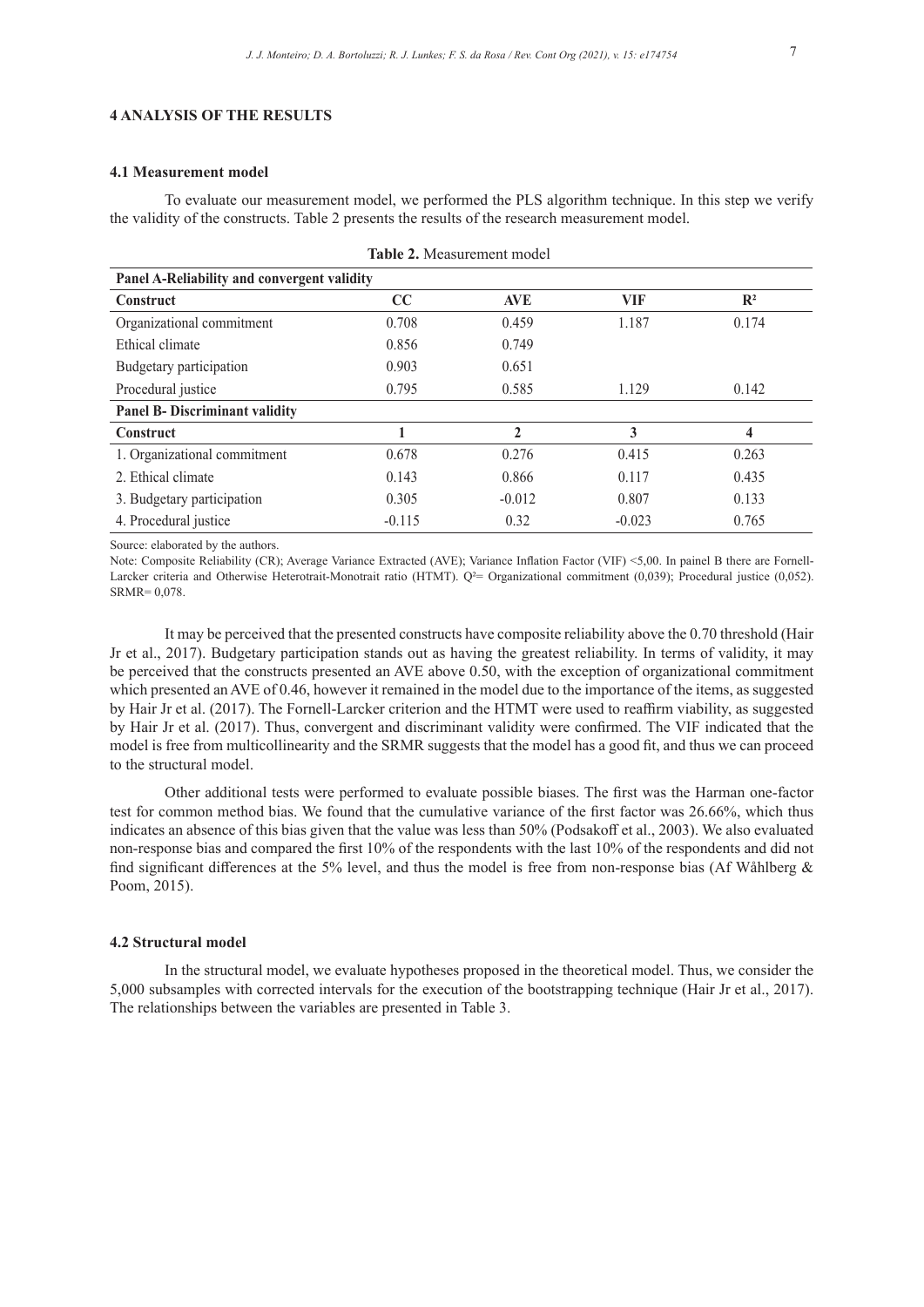| Independent variable                            | Procedural<br>justice<br>$\beta$ (T-value) | IC<br>$[10\%; 90\%]$                   | Organizational<br>commitment<br>$\beta$ (T-value) | IC<br>$[10\%; 90\%]$ |  |
|-------------------------------------------------|--------------------------------------------|----------------------------------------|---------------------------------------------------|----------------------|--|
| Ethical climate                                 | 0.305<br>$(2.924)$ ***                     | [0.206; 0.477]                         | 0.211<br>$(1.595)^*$                              | [0.081; 0.427]       |  |
| Budgetary participation                         |                                            |                                        | 0.344<br>$(3.495)$ ***                            | [0.241; 0.459]       |  |
| Procedural justice                              |                                            |                                        | $-0.168$<br>$(1.666)$ **                          | $[-0.301; -0.053]$   |  |
| Procedural justice x<br>Budgetary participation |                                            |                                        | 0.151<br>$(1.449)*$                               | [0.008; 0.254]       |  |
| Gender                                          | $-0.164$<br>$(1.874)$ **                   | $[-0.275; -0.049]$                     | $-0.003$<br>(0.028)                               | $[-0.136; 0.115]$    |  |
| Age                                             | $-0.087$<br>(1.022)                        | $[-0.191; 0.028]$                      | $-0.030$<br>(0.354)                               | $[-0.139; 0.083]$    |  |
| Position                                        | $-0.129$<br>$(1.458)*$                     | 0.096<br>$[-0.243; -0.016]$<br>(1.092) |                                                   | $[-0.016; 0.208]$    |  |
| Size                                            |                                            |                                        | 0.062<br>(0.998)                                  | $[-0.012; 0.136]$    |  |

Source: elaborated by the authors.

Note: Significant level of \*p<0,10; \*\*p<0,05; \*\*\*p<0,01. CI=Confidence interval.

This study's first hypothesis suggests that the ethical climate is positively related to procedural justice. The results indicate a positive relationship with a level of significance of 1% ( $\beta$ =0.305; p<0.01), which indicates that scenarios with very ethical climates have a greater perception of procedural justice. In relation to the second hypothesis, the study postulates that a company's ethical climate is positively related to organizational commitment. The findings demonstrate that an ethical climate is positively related to managerial commitment  $(\beta=0.211; p<0.10)$ . This evidence indicates that in work environments that encourage ethical behavior, managers have greater organizational commitment.

The third hypothesis proposes that a high level of budgetary participation is positively related to organizational commitment. The findings demonstrate a positive relationship with a 1% level of significance  $(\beta=0.344; p<0.01)$ . The fourth hypothesis indicates that the interaction between procedural justice and budgetary participation is positively related to organizational commitment  $(\beta=0.151; p<0.10)$ . Figure 2 presents a graph which illustrates this moderating effect.



**Figure 2.** Effect of procedural justice and budgetary participation interaction on organizational commitment Source: elaborated by the authors.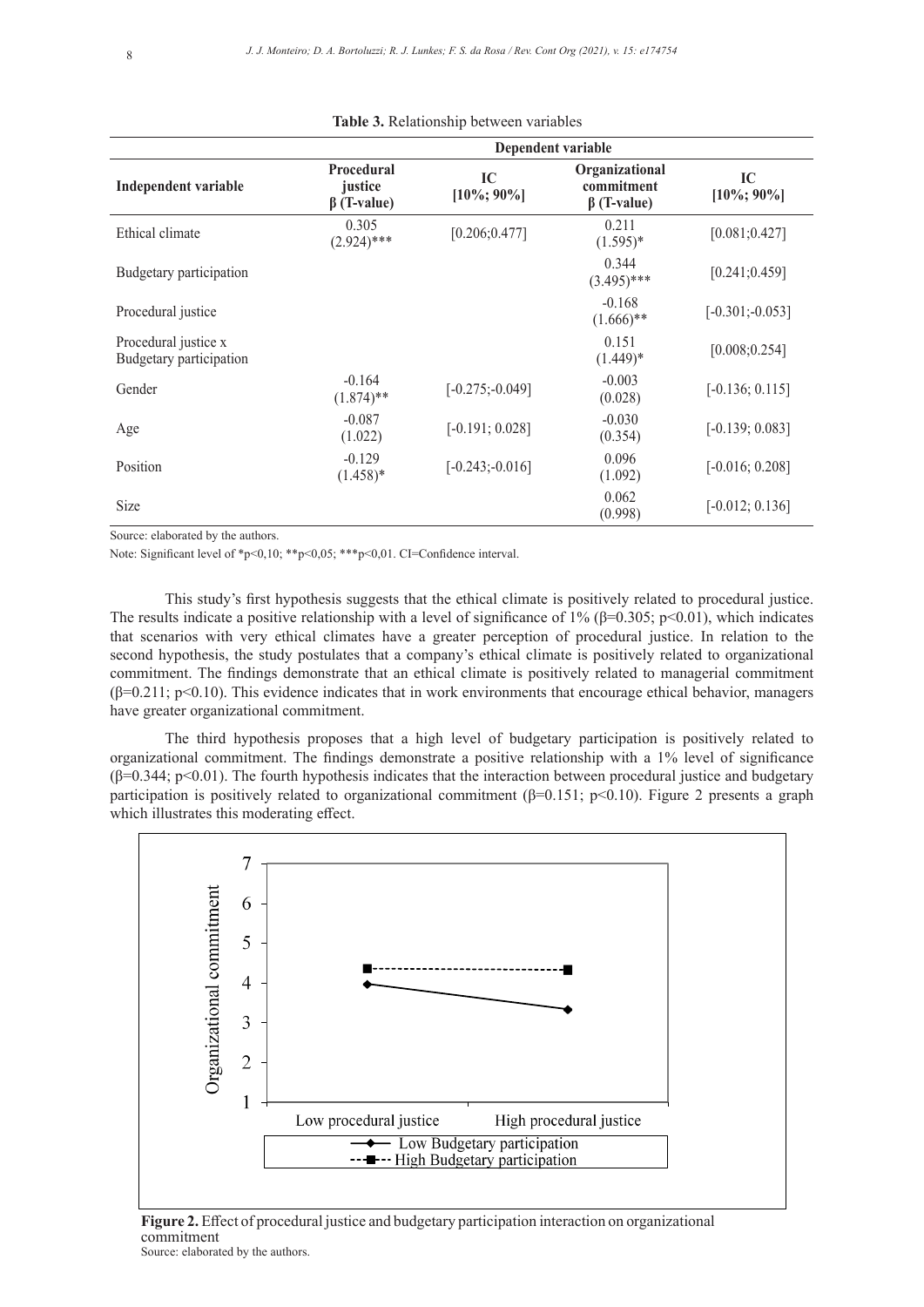Figure 2 demonstrates that the moderating effect of budgetary participation makes it possible to intensify the effect of procedural justice on organizational commitment. Thus, in order for managers to achieve high levels of organizational commitment, participation in the elaboration of the budget is indispensable.

#### **4.3 Fuzzy set qualitative comparative analysis (FsQCA)**

The complementary analysis adopted fsQCA. This technique is appropriate for evaluating possible configurations for predicting high organizational commitment. The first step for the execution of fsQCA is calibration (Ragin, 2009). In the calibration process, the constructs are rescaled in intervals from 0 to 1. Considering a seven-point Likert type scale, the minimum (non-membership) point was two (2), the crossover point was four (4) and the maximum (full-membership) point was six (6). These parameters used to calibrate the constructs were based on a study by Ordanini, Parasuraman and Rubera (2013).

In the second step, we evaluated the necessary conditions and the truth table. We adopted the intermediary conditions as suggested by Woodside & Zhang (2012) and the theoretical limit of the cutoff was 0.90 (Ragin, 2009; Elbaz, Haddoud & Shehawy, 2018). The sufficient conditions which predict high levels of organizational commitment are presented in Table 4.

| <b>Solution</b>                 | <b>Ethical</b><br>climate | <b>Budgetary</b><br>participation | <b>Procedural</b><br><b>Justice</b> | Unique<br>coverage | Raw<br>coverage | Consistency |
|---------------------------------|---------------------------|-----------------------------------|-------------------------------------|--------------------|-----------------|-------------|
|                                 |                           |                                   |                                     | 0.04               | 0.95            | 0.96        |
| 2                               |                           | $\bullet$                         |                                     | 0.01               | 0.92            | 0.98        |
| 3                               |                           | $\bullet$                         |                                     | 0.04               | 0.95            | 0.97        |
| Overall solution coverage       | 0.99                      |                                   |                                     |                    |                 |             |
| Overall solution<br>consistency |                           |                                   | 0.96                                |                    |                 |             |

Table 4. Configurations of conditions for high organizational commitment

Source: elaborated by the authors.

Note: black circles (●) indicate the presence of a condition and blank space mean "no significant".

The findings indicate that three conditions are effective in achieving a high level of organizational commitment. The first solution, shared by 95% of organizations, suggests that the presence of an ethical climate and procedural justice are sufficient to achieve a high level of commitment. The second, meanwhile, shared by 92% of organizations, demonstrates that the combination of budgetary participation and procedural justice leads to a high level of organizational commitment. In the third solution, it may be perceived that the combination of an ethical climate and budgetary participation are equally sufficient to predict a high level of organizational commitment (95%).

The consistency and coverage of the solutions presented indices above 0.80, which demonstrates the great explanatory power and consistency of solutions. Similar results have been verified in other studies (ex.: Elbaz, Haddoud & Shehawy, 2018; Tran, Pham & Le, 2019).

#### **5 DISCUSSION OF THE RESULTS**

This study's findings support our proposed hypotheses and provide new knowledge in relation to the investigation of the effects of an ethical climate, procedural justice and budgetary participation on organizational commitment. Thus, a summary of the findings is presented in Figure 3.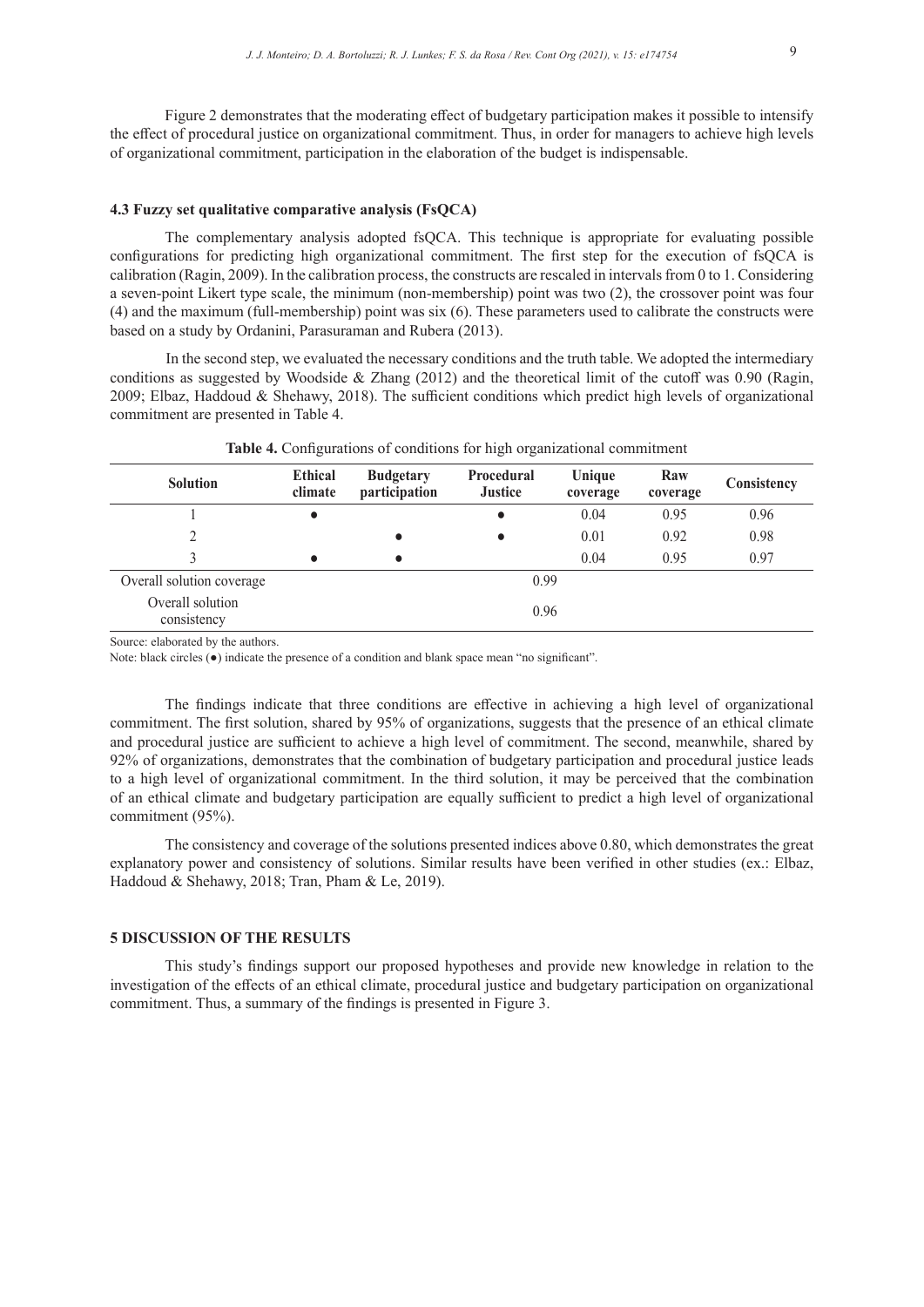

**Figure 3.** Results of the study

Source: elaborated by the authors.

Note: \*p<0,10 \*\*p<0,05; \*\*\*p<0,01.  $\bullet$ =Presence at least in one of the solutions (see table 4).

The results demonstrate that an ethical climate is positively related with procedural justice. These findings corroborate previous studies by Luria and Yagil (2008), Özer and Yılmaz (2011) and Shin et al. (2015). Thus, the moral and ethical principles of an organization tend to affect the perceptions of employees regarding procedural justice (Shin et al., 2015). The perception of the ethical climate can improve company performance through procedural justice if it increases the dedication of managers in everyday tasks and collective efforts to achieve organizational goals (Luria & Yagil, 2008). Therefore, managers should recognize that ethical initiatives should be considered as a management agenda and, therefore, should make an effort to promote an ethical climate as a way to improve the perception of procedural justice within an organization. They also demonstrate that male mid-level managers perceive the work environment as being procedurally just.

The findings also indicate that the ethical climate is positively related to organizational commitment, which is congruent with previous studies (ex.: Schwepker, 2001; Martin & Cullen, 2006). The creation of an ethical climate through the application of codes of ethics, policies, and guidelines, discourage, monitor and correct the anti-ethical behavior of employees and also lead to greater organizational commitment. In addition, in creating an ethical climate, organizations may be capable of reducing employee turnover due to greater organizational commitment (Schwepker, 2001; Mulki & Lassk, 2019). It may be perceived in the examined organizations that the managers' preferences are aligned with the company's goals and objectives, and for this reason they are committed to it.

Another result of this study is that the high level of budgetary participation is positively related to organizational commitment. These findings are in line with previous studies such as, for example, Subramaniam et al. (2002) and Isgiyarta et al. (2019), in revealing that the greater the level of participation in the budget preparation process, the greater the organizational commitment. The degree to which managers have greater responsibility and participate in the establishment of budgetary goals increases their commitment to the organization. Therefore, this result suggests that budgetary participation plays a critical role in the generation of organizational commitment.

Finally, our findings indicate that the interaction between budgetary participation and procedural justice is positively related to organizational commitment, which also corroborates previous studies (ex.: Subramaniam et al., 2002; Isgiyarta et al., 2019, Jang et al., 2019). The combination of budgetary participation and procedural justice intensifies the commitment that employees feel towards an organization. This occurs because budgetary participation assumes a greater sharing of information between managers and the perception of the utility of their opinions during the elaboration of the budget. Therefore, the degree to which managers participate in the budget elaboration process and perceive decision making processes as just, the more predisposed they will be to work.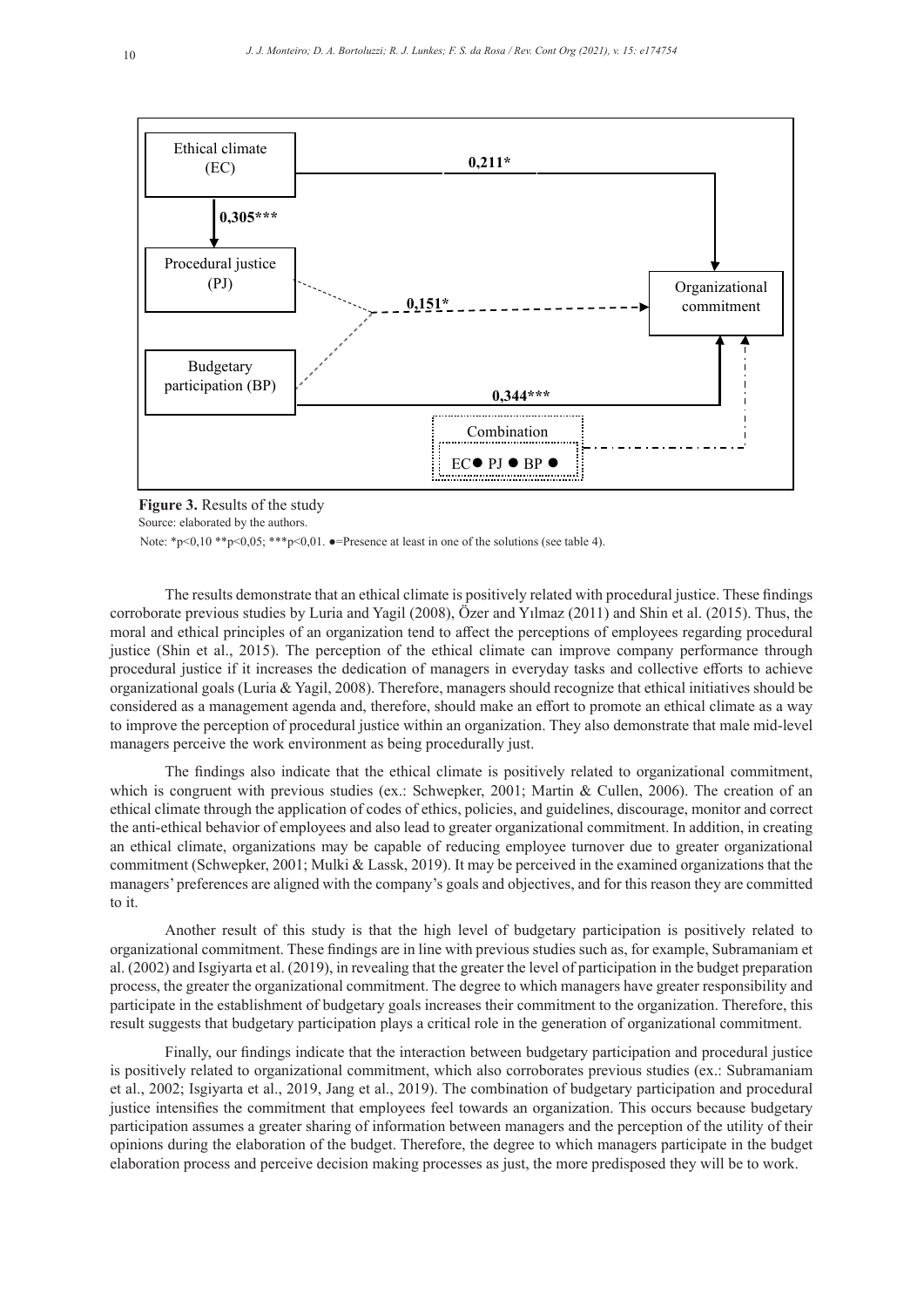The fsQCA approach reinforces the findings which support our hypotheses by suggesting that organizations need to adopt ethics as a fundamental principle, because the combination of a great perception of procedural justice and/or budgetary participation will generate a high level of organizational commitment. In the same manner, the combination of budgetary participation and procedural justice leads to a high level of commitment on the part of an organization's managers. It may be inferred that the adoption of governance mechanisms which make a work environment more ethical, just, and transparent, can obtain greater commitment from managers, improving the company's reputation among interested parties as well as the company's performance.

# **6 CONCLUSIONS**

The results reveal that the ethical climate is positively related to procedural justice, which makes it possible to have a more just work environment which will increase managerial commitment. It has also been demonstrated that a high level of budgetary participation is positively related to organizational commitment, and that the interaction between budgetary participation and procedural justice determines the high level of commitment that managers feel toward an organization.

This study generates theoretical implications by broadening the understanding of the antecedents of organizational commitment, suggesting that an ethical climate and budgetary participation generate benefits for the organization such as a reduction in turnover, greater aptitude in the exercise of tasks, and employee identification with the organization, which are elements of adherence to organizational commitment. In focusing on ethical behavior, organizations also encourage work environments which are procedurally just. This study also represents an advance in the literature by demonstrating the potential of budgetary participation as a moderating variable.

In terms of practical implications, it may be pointed out that the evidence of benefits due to the ethical climate may suggest to managers efforts which are consistent with promoting a just and transparent work environment. Thus, there need to be governance mechanisms that foster an ethical climate and prioritize them, improving satisfaction and increasing commitment on the part of the employees, which as a result leads to a reduction in turnover. Organizational commitment can also be stimulated through a combination of budgetary participation and the perception of procedural justice. It is suggested that organizations encourage managers to participate in the elaboration of the budget, because they commit themselves to achieving the organization's objectives and goals.

This study has some limitations which may serve as a base for future studies. First, it is limited to the applied period, thus a certain caution must be exercised in relation to generalizing the results. Second, it is limited to variables which influence organizational commitment, and in this manner, future studies can analyze others, such as the structure of centralized and decentralized organizations and the perceptions of the leadership and ethics of the top managers. Third, three items of commitment and procedural justice and one item of ethics did not load properly, and thus future studies should pay attention to these constructs in the pre-test phase. Parsimony is also suggested in generalizing the findings, given that the bias of social desirability was not evaluated. In relation to the method, future studies could adopt other approaches such as artificial neural networks, given that this could increase our understanding of managerial commitment to an organization.

#### **REFERENCES**

- Af Wåhlberg, A.E., & Poom, L. (2015). An empirical test of nonresponse bias in internet surveys. *Basic and Applied Social Psychology*, 37(6), 336-347. DOI: https://doi.org/10.1080/01973533.2015.1111212
- Agbejule, A., & Saarikoski, L. (2006). The effect of cost management knowledge on the relationship between budgetary participation and managerial performance. *The British Accounting Review*, 38(4), 427-440. DOI: https://doi.org/10.1016/j.bar.2006.06.003
- Aguiar-Quintana, T., Araujo-Cabrera, Y., & Park, S. (2020). The sequential relationships of hotel employees' perceived justice, commitment, and organizational citizenship behaviour in a high unemployment context. *Tourism Management Perspectives*, 100676. doi.org/10.1016/j.tmp.2020.100676
- Allen, N. J., & Meyer, J. P. (1990). The measurement and antecedents of affective, continuance and normative commitment to the organization. *Journal of occupational psychology*, 63(1), 1-18. DOI: https://doi. org/10.1111/j.2044-8325.1990.tb00506.x
- Brownell, P. (2015). Budgetary Participation. *Wiley Encyclopedia of Management*, 1-2. DOI: https://doi. org/10.1002/9781118785317.weom010028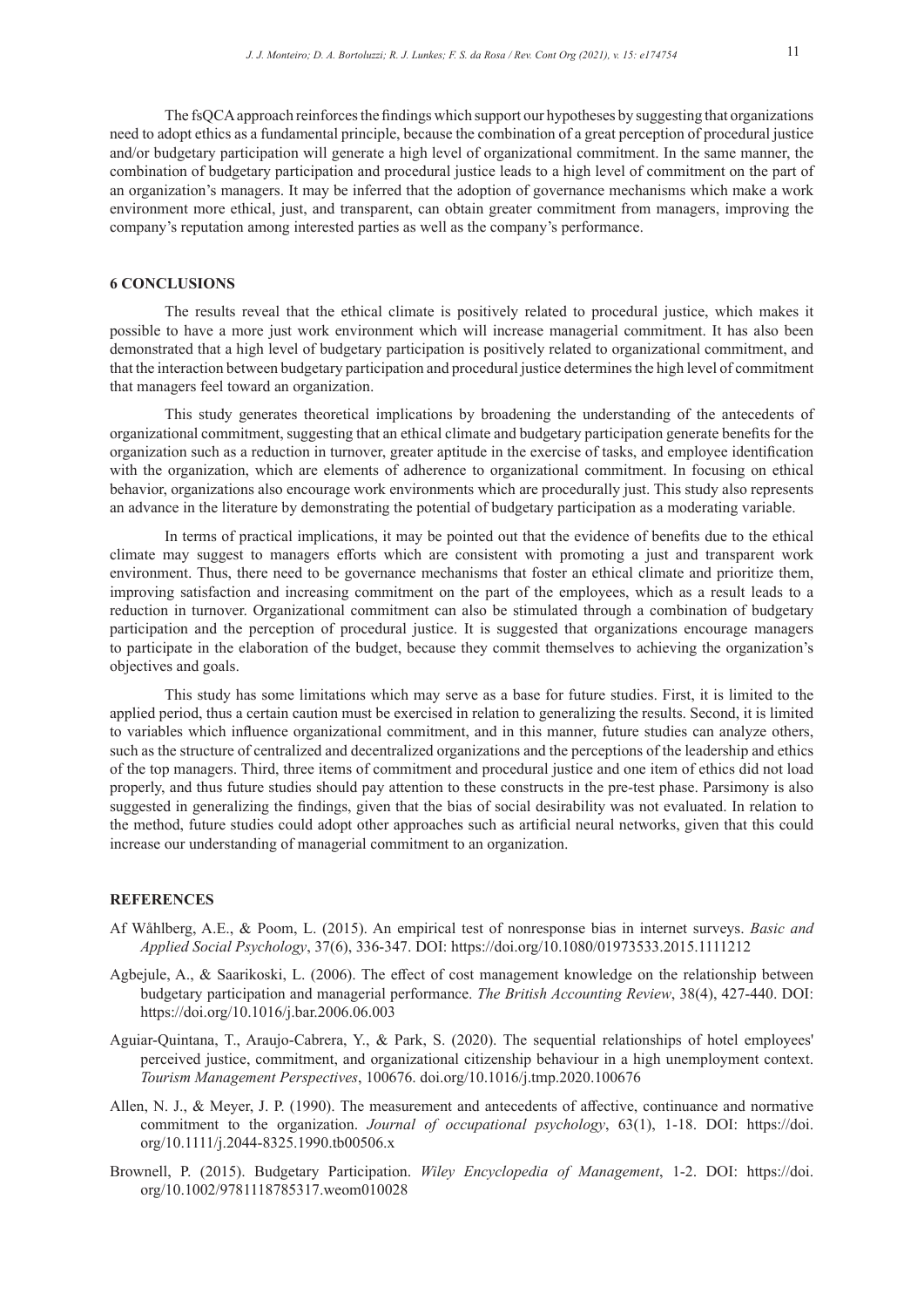- Chong, V. K., Eggleton, I. R., & Leong, M. K. (2005). The effects of value attainment and cognitive roles of budgetary participation on job performance. *Advances in Accounting Behavioral Research*, 8, 213-233. DOI: https://doi.org/10.1016/S1475-1488(04)08009-3
- Chong, V. K.; Eggleton, I. R. C.; Leong, M. K. C. (2006). The multiple roles of participative budgeting on job performance. *Advances in Accounting*, 22, 67- 95.DOI: https://doi.org/10.1016/S0882-6110(06)22004-2
- Chong, V. K., & Johnson, D. M. (2007). Testing a model of the antecedents and consequences of budgetary participation on job performance. *Accounting and Business Research*, 37(1), 3-19. DOI: https://doi.org/10.1 080/00014788.2007.9730055
- Covaleski, M. A., Evans III, J. H., Luft, J. L., & Shields, M. D. (2003). Budgeting research: three theoretical perspectives and criteria for selective integration. *Journal of Management Accounting Research*, 15(1), 3-49.
- Elbaz, A. M., Haddoud, M. Y., & Shehawy, Y. M. (2018). Nepotism, employees' competencies and firm performance in the tourism sector: a dual multivariate and qualitative comparative analysis approach. *Tourism Management,* 67, 3-16. DOI: https://doi.org/10.1016/j.tourman.2018.01.002
- Geisler, M., Berthelsen, H., & Muhonen, T. (2019). Retaining social workers: The role of quality of work and psychosocial safety climate for work engagement, job satisfaction, and organizational commitment. *Human Service Organizations: Management, Leadership & Governance,* 43(1), 1-15. DOI: https://doi.org/10.1080/ 23303131.2019.1569574
- Goebel, S., & Weißenberger, B. E. (2017). The relationship between informal controls, ethical work climates, and organizational performance. *Journal of Business Ethics*, 141(3), 505-528. DOI: https://doi.org/10.1007/ s10551-015-2700-7
- Gomez-Conde, J., Lunkes, R.J. and Rosa, F.S. (2019). Environmental innovation practices and operational performance: The joint effects of management accounting and control systems and environmental training. *Accounting, Auditing & Accountability Journal*, 32 (5),1325-1357. DOI: https://doi.org/10.1108/AAAJ-01- 2018-3327
- Hair Jr, J. F., Sarstedt, M., Ringle, C. M., & Gudergan, S. P. (2017). Advanced issues in partial least squares structural equation modeling. Sage publications.
- Hakanen, J. J., Schaufeli, W. B., & Ahola, K. (2008). The Job Demands-Resources model: A three-year crosslagged study of burnout, depression, commitment, and work engagement. *Work & Stress*, 22(3), 224-241. DOI: https://doi.org/10.1080/02678370802379432
- Haldorai, K., Kim, W. G., Chang, H. S., & Li, J. J. (2020). Workplace spirituality as a mediator between ethical climate and workplace deviant behavior. *International Journal of Hospitality Management*, 86, 102372. DOI: https://doi.org/10.1016/j.ijhm.2019.102372
- Hayati, K., & Caniago, I. (2012). Islamic work ethic: The role of intrinsic motivation, job satisfaction, organizational commitment and job performance. *Procedia-Social and Behavioral Sciences*, 65, 1102-1106. DOI: https:// doi.org/10.1016/j.sbspro.2012.11.122
- Isgiyarta, J., Nugroho, D. A., Ratmono, D., Helmina, M. R. A., & Pamungkas, I. D. (2019). Budgetary Participation on Managerial Performance: Commitment Organization, Innovation Perception, and Job Relevant Information as Mediating Variable. *Calitatea*, 20(173), 48-53.
- Jang, J., Lee, D. W., & Kwon, G. (2019). An Analysis of the Influence of Organizational Justice on Organizational Commitment. *International Journal of Public Administration*, 1-9. DOI: https://doi.org/10.1080/01900692. 2019.1672185
- Kaya, B.; Abubakar, A.M.; Behravesh, E.; Yildiz, H.; Mert, I.S. Antecedents of innovative performance: Findings from PLS-SEM and fuzzy sets (fsQCA). *Journal Business Research*, 114, 278-289. DOI: https://doi. org/10.1016/j.jbusres.2020.04.016.
- Kelley, S. W., & Dorsch, M. J. (1991). Ethical climate, organizational commitment, and indebtedness among purchasing executives. *Journal of Personal Selling & Sales Management*, 11(4), 55-66.
- Kohlmeyer, J. M., Mahenthiran, S., Parker, R. J., & Sincich, T. (2014). Leadership, budget participation, budgetary fairness, and organizational commitment. *In Advances in accounting behavioral research*. DOI: https://doi. org/10.1108/S1475-148820140000017003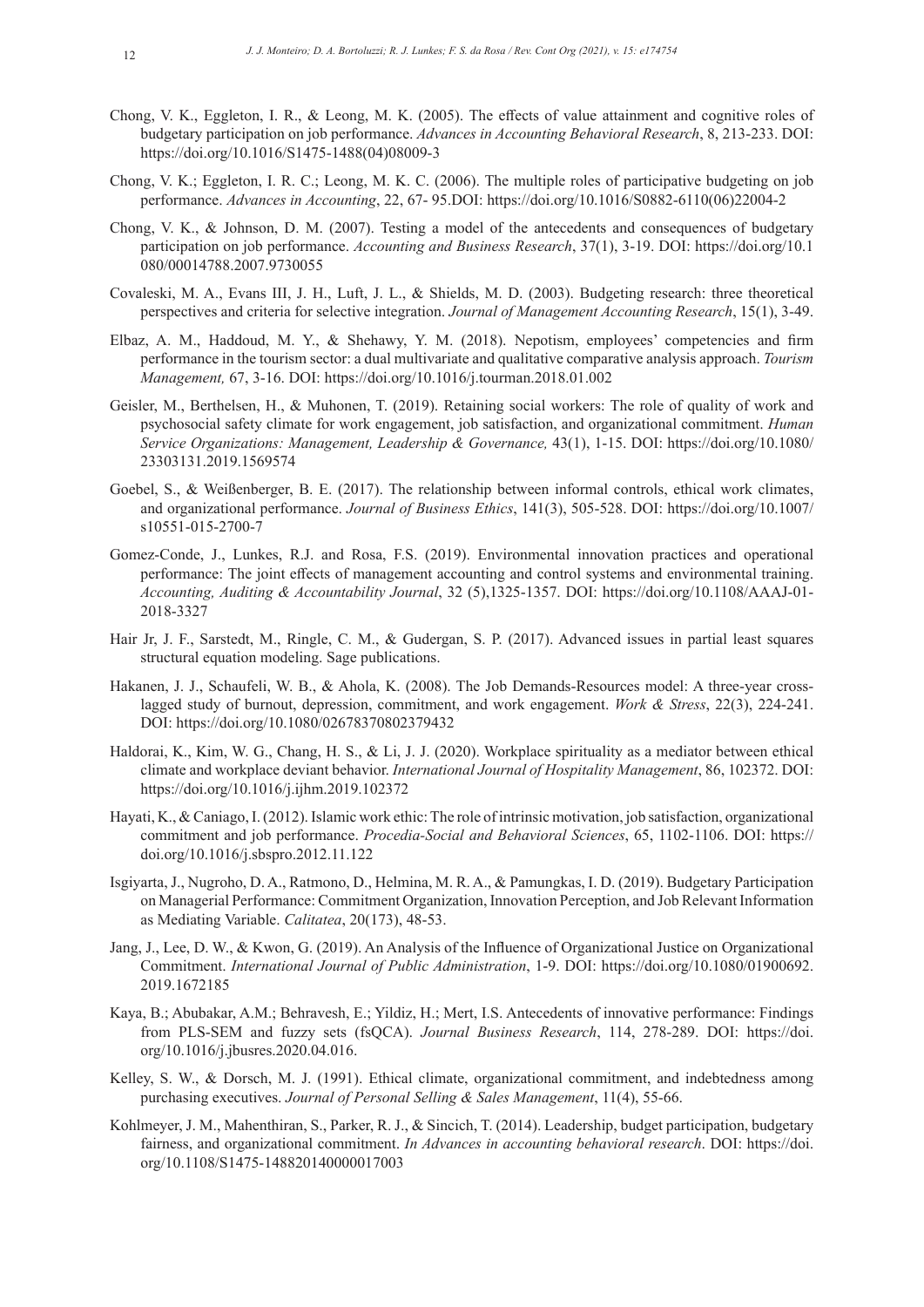- Lau, C. M.; Tan, S. L. C. (2006). The effects of procedural fairness and interpersonal trust on job tension in budgeting. *Management Accounting Research*, 17(2), 171-186. DOI: https://doi.org/10.1016/j.mar.2005.10.001
- Lavarda, C. E. F., & Almeida, D. M. (2013). Budget participation and informational asymmetry: a study in a multinational company. *Brazilian Business Review*, 10(2), 72-94. DOI: https://doi.org/10.15728/ bbr.2013.10.2.4
- Lunardi, M. A., Zonatto, V. C. D. S., & Nascimento, J. C. (2020). Efeitos cognitivos mediadores do compartilhamento de informação na relação entre participação orçamentária e desempenho gerencial. *Revista Contabilidade & Finanças*, 31(82), 14-32. DOI: https://doi.org/10.1590/1808-057x201908610
- Luria, G., & Yagil, D. (2008). Procedural justice, ethical climate and service outcomes in restaurants. *International Journal of Hospitality Management*, 27(2), 276-283. DOI: https://doi.org/10.1016/j.ijhm.2007.07.022
- López-Cabarcos, M. Á., Machado-Lopes-Sampaio-de Pinho, A. I., & Vázquez-Rodríguez, P. (2015). The influence of organizational justice and job satisfaction on organizational commitment in Portugal's hotel industry. *Cornell Hospitality Quarterly*, 56(3), 258-272. DOI: http://doi.org/10.1177/1938965514545680
- Lunkes, R. J., Rosa, F. S. D., Monteiro, J. J., & Bortoluzzi, D. A. (2020). Interactions among Environmental Training, Environmental Strategic Planning and Personnel Controls in Radical Environmental Innovation. *Sustainability*, 12(20), 8748. DOI: https://doi.org/10.3390/su12208748
- Martin, K. D., & Cullen, J. B. (2006). Continuities and extensions of ethical climate theory: A meta-analytic review. *Journal of business ethics*, 69(2), 175-194. DOI: https://doi.org/10.1007/s10551-006-9084-7
- Medeiros, C. A. F., Albuquerque, L. G. D., Siqueira, M., & Marques, G. M. (2003). Comprometimento organizacional: o estado da arte da pesquisa no Brasil. *Revista de Administração Contemporânea*, 7(4), 187- 209. DOI: http://dx.doi.org/10.1590/S1415-65552003000400010
- Meyer, J. P., & Allen, N. J. (1991). A three-component conceptualization of organizational commitment. *Human Resource Management Review*, 1(1), 61-89.DOI: https://doi.org/10.1016/1053-4822(91)90011-Z
- Meyer, J. P., Stanley, D. J., Herscovitch, L., & Topolnytsky, L. (2002). Affective, continuance, and normative commitment to the organization: A meta-analysis of antecedents, correlates, and consequences. *Journal of vocational behavior*, 61(1), 20-52. DOI: https://doi.org/10.1006/jvbe.2001.1842
- Mohd Noor, I. H., & Othman, R. (2012). Budgetary participation: How it affects performance and commitment. *Accountancy Business and the Public Interest*. Available at SSRN: https://ssrn.com/abstract=2161688
- Monteiro, J. J., Rengel, R., Lunkes, R. J., & Lavarda, C. E. F. (2020). Efeito da participação orçamentária no desempenho gerencial mediado pela satisfação no trabalho e justiça procedimental. *Advances in Scientific and Applied Accounting*, 13(3), 206-226. https://doi.org/10.14392/asaa.2020130311
- Moorman, R. H. (1991). Relationship between organizational justice and organizational citizenship behaviors: Do fairness perceptions influence employee citizenship?. *Journal of Applied Psychology*, 76(6), 845. DOI: https://doi.org/10.1037/0021-9010.76.6.845
- Mulki, J., & Lassk, F. G. (2019). Joint impact of ethical climate and external work locus of control on job meaningfulness. *Journal of Business Research*, 99, 46-56. DOI: https://doi.org/10.1016/j.jbusres.2019.02.007.
- Naiyananont, P., & Smuthranond, T. (2017). Relationships between ethical climate, political behavior, ethical leadership, and job satisfaction of operational officers in a wholesale company, Bangkok Metropolitan region. *Kasetsart Journal of Social Sciences*, 38(3), 345-351. DOI: https://doi.org/10.1016/j.kjss.2016.07.005
- Naumann, S. E., & Bennett, N. (2000). A case for procedural justice climate: Development and test of a multilevel model. *Academy of Management Journal,* 43(5), 881-889. DOI: https://doi.org/10.5465/1556416
- Neubert, M. J., Carlson, D. S., Kacmar, K. M., Roberts, J. A., & Chonko, L. B. (2009). The virtuous influence of ethical leadership behavior: Evidence from the field. *Journal of Business Ethics*, 90(2), 157-170. DOI: https:// doi.org/10.1007/s10551-009-0037-9
- Niehoff, B. P., & Moorman, R. H. (1993). Justice as a mediator of the relationship between methods of monitoring and organizational citizenship behavior. *Academy of Management journal*, 36(3), 527-556.DOI: https://doi. org/10.5465/256591